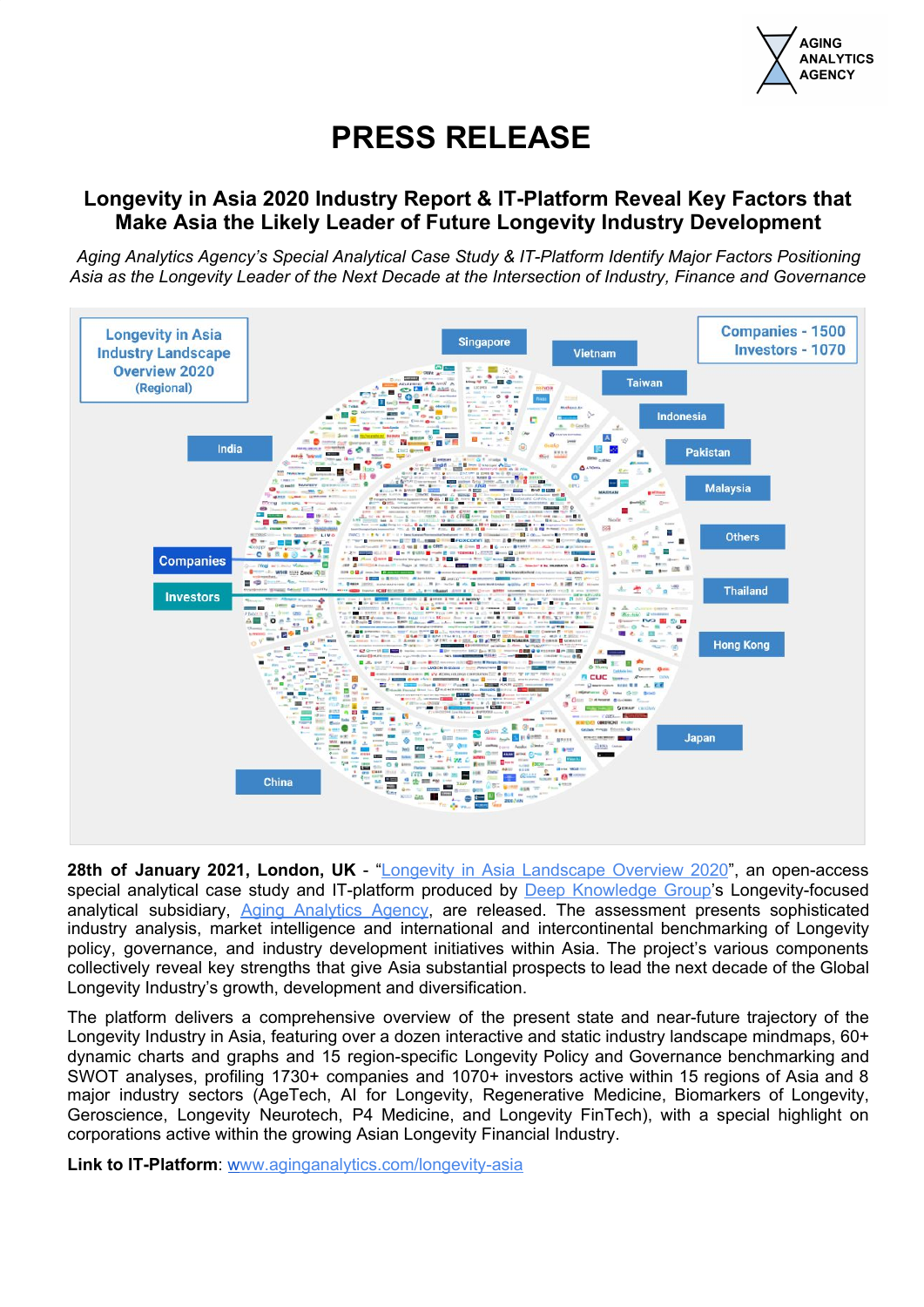The project is being jointly released alongside two other Asia-focused reports and IT-Platforms produced by Deep Knowledge Group's DeepTech-focused analytical subsidiaries, Deep [Knowledge](https://www.dka.global/) Analytics: [The](https://www.dka.global/future-is-asian) [Future](https://www.dka.global/future-is-asian) is Asian, and [DeepTech](https://www.dka.global/deeptech-asia) & AI Industry in Asia 2020.

Asia is a unique region with several factors that give it enormously strong prospects for becoming the leader of Longevity industry development in the next decade. Longevity lies at the intersection of a high number of distinct domains of advanced science and technology. However, in contrast with many other regions globally, Asia is uniquely equipped to deal with these challenges and their associated complexity, due to a number of distinct features including a very high level of adoption of advanced technology by both public and private organizations, looming levels of population aging, and a high concentration of the world's elderly wealth.

Asia is a natural center of future Longevity Industry growth, diversification and activity, with a population of over four billion, who will feel the impact of demographic aging at its height before any other continent. The share of the population over 60 is likely to grow from 513 million in 2015 to 1.3 billion in 2050. These increases will more than double their existing share. This represents a potential future financial burden, known informally among economists as "The Silver Tsunami". But now, at the dawn of the Fourth Industrial Revolution in Asia, the Silver Economy (i.e., the multi-trillion dividend held by the world's "7th Continent" of 1+ Billion people in retirement) represents an enormous opportunity.

Technological innovations in Asia have already long outpaced those in the West. Innovations in biotechnology, financial technology, and AgeTech will transform Asia's burgeoning aging population into an asset. Indeed, the arrival of the Silver Tsunami in those Asian countries that are most technologically, financially, and politically prepared, will mark the arrival of the 5th industrial revolution, which among other things will result in elimination of inequalities between the young and old.

The National Healthy Longevity Comparative Analysis chapters elucidate the challenges and opportunities even further, comparing the health systems and demographics of different Asian hotspots, as well as eastern and western hemispheres. This has allowed the report to prioritise the regions for profiling in the chapters that follow, which document the various national government strategies already in place for building financial and technological defences against the looming tsunami and transform the challenge of aging into the opportunity of National Healthy Longevity.

The special analytical case study and associated IT-platform also gives particular emphasis to a specific sector of the global Longevity Industry with extremely high prospects for growth in Asia: the Longevity Financial Industry. Asia's high proportion of global population, combined with the multi-trillion opportunity of 1+ billion people in retirement globally, and the fact that the majority of the world's purchasing power now lies with those aged 60+, puts Asia in an extremely strong position to transform the challenge of population aging into a massive socioeconomic opportunity.

The prospect of technological solutions to the problem of aging is now a recurring talking point of conferences and reports hosted and published by major financial institutions globally, and many of the world's largest financial corporations are beginning to become actively involved in the topic of Longevity. The Asian financial industry is increasingly putting its money where its mouth is in this regard, both in their publications, and the in-house policies of some of their largest financial corporations. Currently those institutions are making huge sacrifices to survive, e.g. MUFG Bank, Mizuho Financial Group, and Sumitomo Mitsui Financial Group — structural overhauls to slash their headcount by over 30000 to save up on costs. There is a growing interest in the Longevity Dividend, in extending the productive working life of the elderly, by means of technology and social support.

Asia also has a blossoming FinTech startup environment which may appear to threaten traditional financial corporations. Until recently, few if any actual Asia FinTech firms had specialized products aimed at senior citizens. Seniors in Asia are far less comfortable with financial technologies than would be assumed given the high level of advanced technology adoption. However, the rise of FinTech presents a hidden opportunity and governments are now undertaking outreach initiatives and education, and awareness drives with this form of technology.

While Asian financial corporations are not well known for their senior-focused products or activities, some large financial institutions in Asia, including HSBC, UBS and Prudential in particular, are beginning to become actively involved, and invested, in the growing Longevity Financial Industry. However, they represent the exception rather than the rule, and there is still huge potential to on-board the topic of Longevity into their services. The methods at their disposal are clear, and doing so can enable them to capture massive untapped opportunities for ethical profit at the intersection of AgeTech, WealthTech, HealthTech, Longevity and the rise of Health as New Wealth.